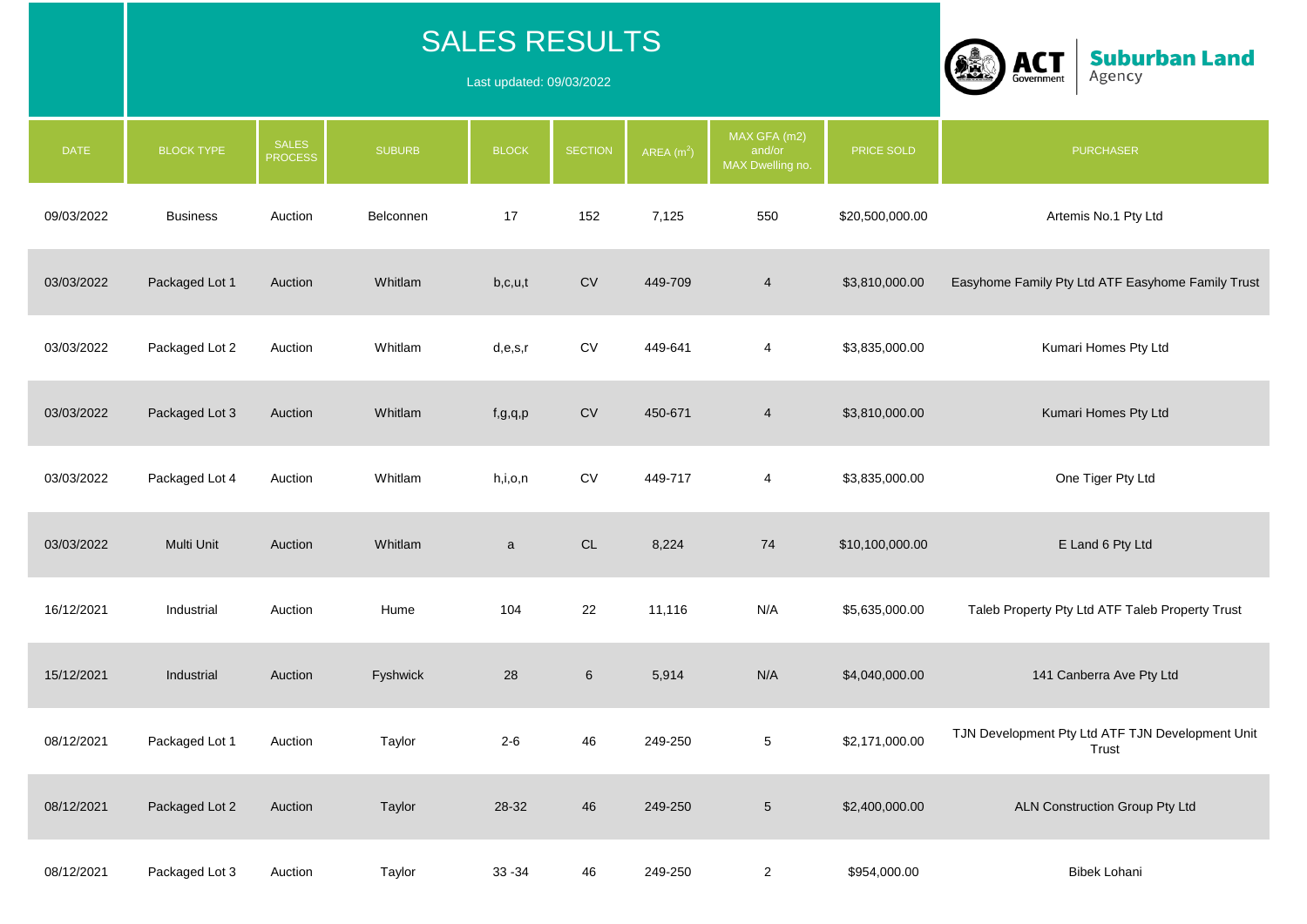| <b>DATE</b> | <b>BLOCK TYPE</b> | <b>SALES</b><br><b>PROCESS</b> | <b>SUBURB</b> | <b>BLOCK</b> | <b>SECTION</b> | AREA $(m2)$ | MAX GFA (m2)<br>and/or<br>MAX Dwelling no. | PRICE SOLD     | PURCHASER                                                 |
|-------------|-------------------|--------------------------------|---------------|--------------|----------------|-------------|--------------------------------------------|----------------|-----------------------------------------------------------|
| 08/12/2021  | Packaged Lot 4    | Auction                        | Taylor        | $2 - 5$      | 47             | 249         | $\overline{4}$                             | \$1,933,000.00 | TJN Development Pty Ltd ATF TJN Development Unit<br>Trust |
| 08/12/2021  | Packaged Lot 5    | Auction                        | Taylor        | $9 - 12$     | 47             | 249         | 4                                          | \$1,930,000.00 | Prof4 Pty Ltd                                             |
| 08/12/2021  | Packaged Lot 6    | Auction                        | Taylor        | $22 - 23$    | 49             | 250         | $\sqrt{2}$                                 | \$965,000.00   | Vimalkumar Ramjibhai Soneri                               |
| 08/12/2021  | Packaged Lot 7    | Auction                        | Taylor        | 32-33        | 49             | 249         | $\overline{c}$                             | \$955,000.00   | Tina Vihar Pandya                                         |
| 08/12/2021  | Packaged Lot 8    | Auction                        | Taylor        | 35-36        | 49             | 249         | $\overline{2}$                             | \$952,500.00   | D & C Holdings ACT Pty Ltd                                |
| 08/12/2021  | Packaged Lot 9    | Auction                        | Taylor        | $12 - 15$    | 50             | 249-250     | 4                                          | \$1,932,500.00 | CBR Building Group Pty Ltd                                |
| 08/12/2021  | Packaged Lot 10   | Auction                        | Taylor        | $16 - 20$    | 50             | 247-250     | $\,$ 5 $\,$                                | \$2,420,000.00 | Index Building Group Pty Ltd                              |
| 08/12/2021  | Packaged Lot 11   | Auction                        | Taylor        | $11 - 13$    | 68             | 249-250     | 3                                          | \$1,495,000.00 | A & J Homes Pty Ltd                                       |
| 08/12/2021  | Packaged Lot 12   | Auction                        | Taylor        | $2 - 5$      | 118            | 249-250     | $\overline{4}$                             | \$1,897,500.00 | TJN Development Pty Ltd ATF TJN Development Unit<br>Trust |
| 08/12/2021  | Packaged Lot 13   | Auction                        | Taylor        | $8 - 13$     | 118            | 249-250     | 6                                          | \$2,787,500.00 | TJN Development Pty Ltd ATF TJN Development Unit<br>Trust |
| 08/12/2021  | Terrace Lot 14    | Auction                        | Taylor        | $2 - 10$     | 120            | 146-214     | $\boldsymbol{9}$                           | \$3,300,000.00 | JTK Property Moncrieff Pty Ltd                            |
| 08/12/2021  | Terrace Lot 15    | Auction                        | Taylor        | $2 - 10$     | 121            | 211-243     | 9                                          | \$3,730,000.00 | JTK Property Moncrieff Pty Ltd                            |
| 02/06/2021  | Industrial        | Auction                        | Hume West     | 68           | 22             | 13,660      | N/A                                        | \$3,350,000.00 | KG1 Pty Ltd ATF KG1 Trust                                 |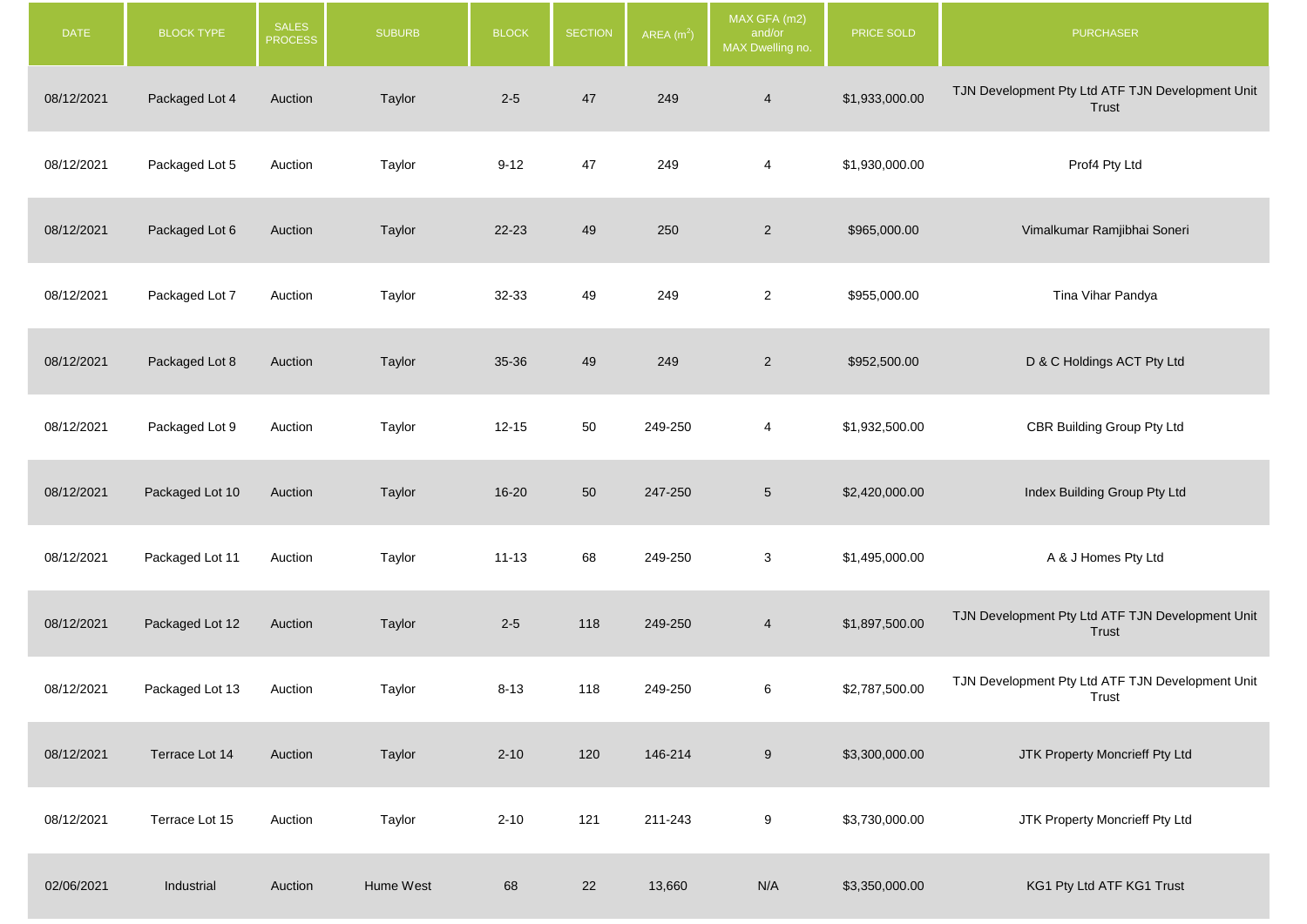| DATE       | <b>BLOCK TYPE</b> | <b>SALES</b><br><b>PROCESS</b> | <b>SUBURB</b>                | <b>BLOCK</b>    | <b>SECTION</b> | AREA $(m2)$ | MAX GFA (m2)<br>and/or<br>MAX Dwelling no. | PRICE SOLD     | <b>PURCHASER</b>                        |
|------------|-------------------|--------------------------------|------------------------------|-----------------|----------------|-------------|--------------------------------------------|----------------|-----------------------------------------|
| 02/06/2021 | Industrial        | Auction                        | Hume West                    | 83              | 22             | 6,974       | N/A                                        | \$1,750,000.00 | ACLM Group Pty Ltd & MHKH Group Pty Ltd |
| 02/06/2021 | Industrial        | Auction                        | Hume West                    | 105             | 22             | 6,656       | N/A                                        | \$1,150,000.00 | Paspaley Holdings Pty Ltd               |
| 02/06/2021 | Industrial        | Auction                        | Hume West                    | 106             | 22             | 11,626      | N/A                                        | \$2,200,000.00 | <b>LECROV Pty Ltd</b>                   |
| 12/05/2021 | <b>Mixed Use</b>  | Auction                        | <b>Gungahlin Town Centre</b> | $\overline{4}$  | 246            | 2,705       | 46                                         | \$5,100,000.00 | EVYA Group Pty Ltd                      |
| 12/05/2021 | Mixed Use         | Auction                        | <b>Gungahlin Town Centre</b> | 12              | 249            | 4,836       | 75                                         | \$4,200,000.00 | EVYA Group Pty Ltd                      |
| 12/05/2021 | <b>Mixed Use</b>  | Auction                        | <b>Gungahlin Town Centre</b> | $5\phantom{.0}$ | 249            | 10,510      | 202                                        | \$6,850,000.00 | Land Owner 5 Pty Ltd                    |
| 12/05/2021 | Mixed Use         | Auction                        | <b>Gungahlin Town Centre</b> | $6\phantom{.}6$ | 249            | 6,822       | 131                                        | \$5,100,000.00 | Land Owner 10 Pty Ltd                   |
| 05/05/2021 | Multi Unit        | Auction                        | Taylor                       | $\mathbf{1}$    | 101            | 6,173       | $\sqrt{5}$                                 | \$2,550,000.00 | HB Business Solutions Pty Ltd           |
| 05/05/2021 | Multi Unit        | Auction                        | Taylor                       | $\mathbf{1}$    | 102            | 3,067       | $\overline{4}$                             | \$2,000,000.00 | Home Solutions Australia Pty Ltd        |
| 05/05/2021 | Multi Unit        | Auction                        | Taylor                       | 6               | 85             | 2,053       | 6                                          | \$1,800,000.00 | HB Business Solutions Pty Ltd           |
| 05/05/2021 | Multi Unit        | Auction                        | Taylor                       | 19              | 85             | 2,026       | 18                                         | \$1,880,000.00 | <b>ULM Investments Pty Ltd</b>          |
| 05/05/2021 | Packaged Lot 1    | Auction                        | Taylor                       | $2 - 8$         | 81             | 135 - 198   | $\overline{7}$                             | \$1,835,000.00 | SHC MU 4 Pty Ltd                        |
| 05/05/2021 | Packaged Lot 2    | Auction                        | Taylor                       | $11 - 12$       | 81             | 240         | $\overline{2}$                             | \$670,000.00   | ABM Homes Pty Ltd                       |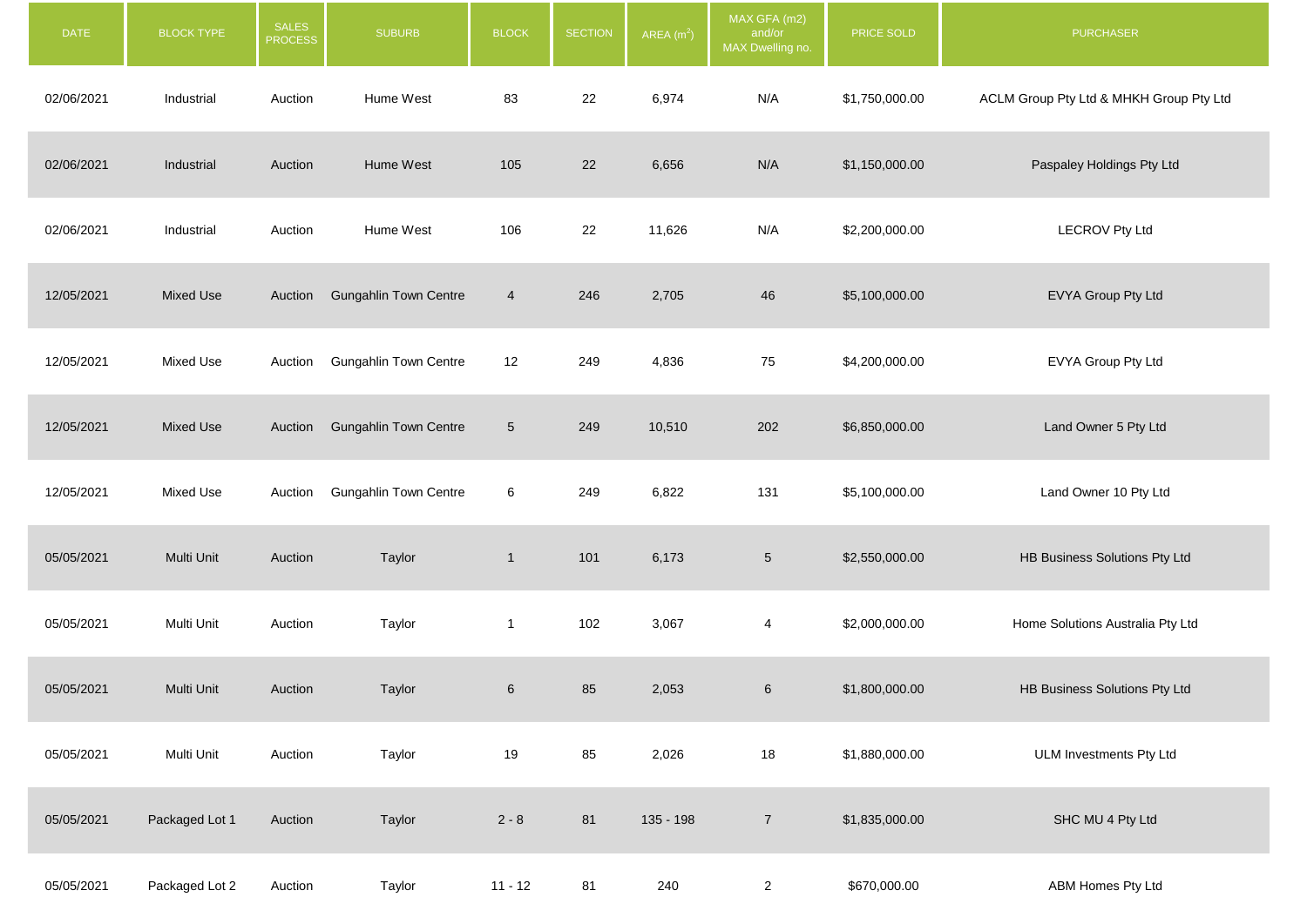| <b>DATE</b> | <b>BLOCK TYPE</b> | <b>SALES</b><br><b>PROCESS</b> | <b>SUBURB</b> | <b>BLOCK</b> | <b>SECTION</b> | AREA $(m2)$ | MAX GFA (m2)<br>and/or<br>MAX Dwelling no. | PRICE SOLD     | <b>PURCHASER</b>                                                                                                                                     |
|-------------|-------------------|--------------------------------|---------------|--------------|----------------|-------------|--------------------------------------------|----------------|------------------------------------------------------------------------------------------------------------------------------------------------------|
| 05/05/2021  | Packaged Lot 3    | Auction                        | Taylor        | $3 - 9$      | 82             | 180 - 240   | $\overline{7}$                             | \$2,120,000.00 | ABG Housing Pty Ltd                                                                                                                                  |
| 05/05/2021  | Packaged Lot 4    | Auction                        | Taylor        | $12 - 15$    | 82             | 180 - 234   | $\overline{4}$                             | \$1,150,000.00 | ZNKB Pty Ltd ATF ZNKB Unit Trust No. 3                                                                                                               |
| 05/05/2021  | Packaged Lot 5    | Auction                        | Taylor        | $7 - 18$     | 85             | 134 - 339   | 12                                         | \$3,705,000.00 | SHC MU 4 Pty Ltd                                                                                                                                     |
| 05/05/2021  | Packaged Lot 6    | Auction                        | Taylor        | $2 - 9$      | 86             | 135 - 228   | 8                                          | \$2,160,000.00 | Navleen Kumar Malhotra & Sarabjit Kaur Bagri                                                                                                         |
| 05/05/2021  | Packaged Lot 1    | Auction                        | Whitlam       | $1 - 7$      | 66             | $205 - 344$ | $\overline{7}$                             | \$2,600,000.00 | SHC MU 5 Pty Ltd                                                                                                                                     |
| 05/05/2021  | Packaged Lot 2    | Auction                        | Whitlam       | $8 - 14$     | 66             | $223 - 464$ | $\overline{7}$                             | \$2,740,000.00 | CZAR Canberra Pty Ltd                                                                                                                                |
| 05/05/2021  | Packaged Lot 3    | Auction                        | Whitlam       | $5 - 13$     | 62             | 250 - 449   | 9                                          | \$3,520,000.00 | Prof Projects Pty Ltd                                                                                                                                |
| 05/05/2021  | Packaged Lot 4    | Auction                        | Whitlam       | $14 - 18$    | 62             | 250 - 300   | $5\phantom{.0}$                            | \$2,200,000.00 | Navleen Kumar Malhotra & Sarabjit Kaur Bagri                                                                                                         |
| 05/05/2021  | Packaged Lot 5    | Auction                        | Whitlam       | $19 - 21$    | 62             | $301 - 314$ | 3                                          | \$1,500,000.00 | Diana Jueying Wang                                                                                                                                   |
| 05/05/2021  | Packaged Lot 6    | Auction                        | Whitlam       | $17 - 19$    | 44             | $245 - 412$ | 3                                          | \$1,400,000.00 | A & J Homes Pty Ltd                                                                                                                                  |
| 05/05/2021  | Packaged Lot 7    | Auction                        | Whitlam       | $1 - 7$      | 45             | $245 - 358$ | $\overline{7}$                             | \$3,000,000.00 | Span Homes Pty Ltd                                                                                                                                   |
| 05/05/2021  | Packaged Lot 8    | Auction                        | Whitlam       | $8 - 12$     | 45             | 245 - 380   | $5\phantom{.0}$                            | \$2,280,000.00 | Astra Developments Pty Ltd                                                                                                                           |
| 05/05/2021  | Packaged Lot 9    | Auction                        | Whitlam       | $1 - 6$      | 46             | $341 - 468$ | $\,6$                                      | \$3,300,000.00 | Muhammad Shoaib Khan Niazi, Ahmedullah Khan, Khalil<br>Khan Khattak, Raja Imran Saleem, Rizwan Saleem Raja,<br>Imran Mahmood & Muhammad Dabeer Rasul |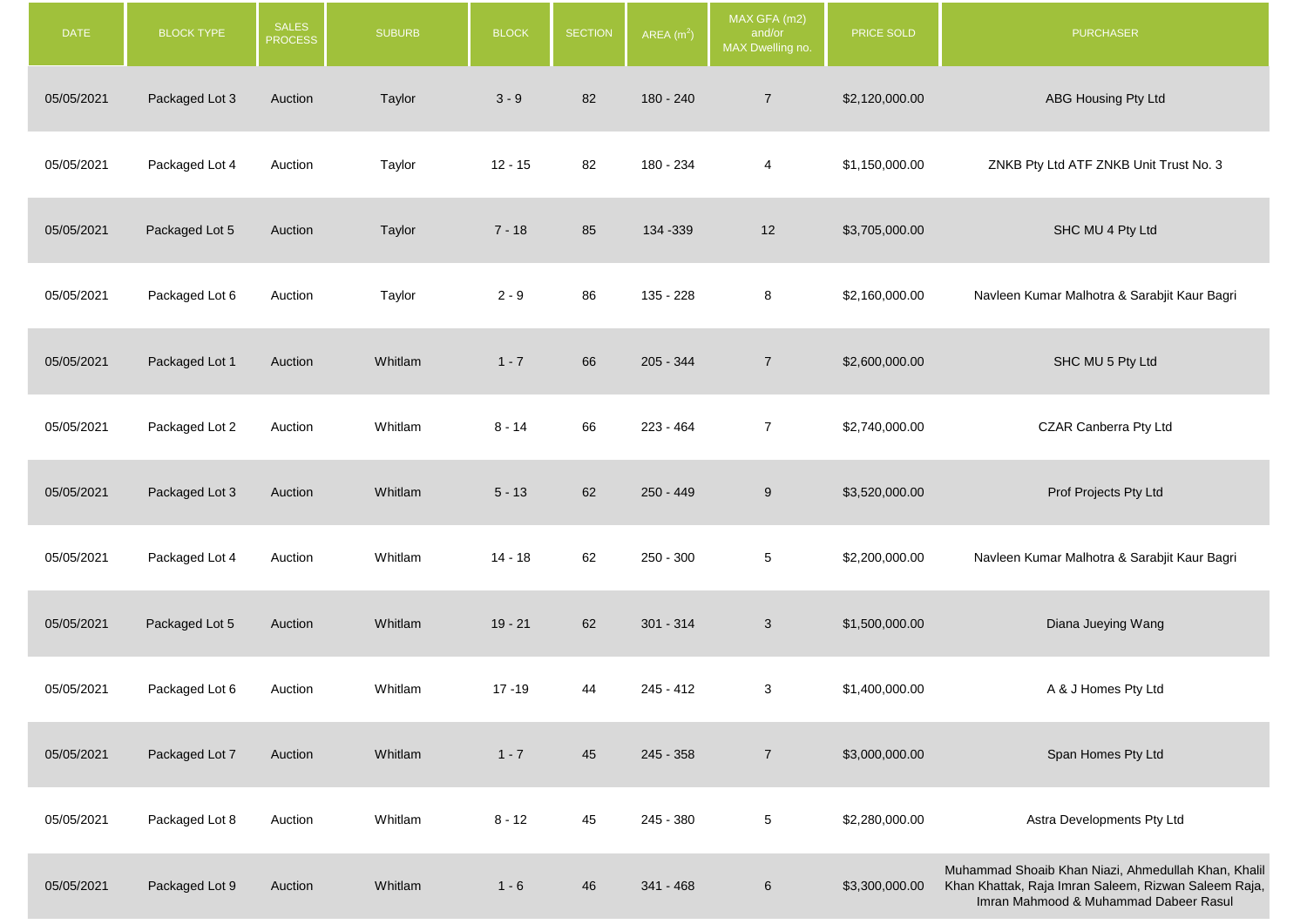| <b>DATE</b> | <b>BLOCK TYPE</b> | <b>SALES</b><br><b>PROCESS</b> | <b>SUBURB</b> | <b>BLOCK</b> | <b>SECTION</b> | AREA $(m2)$ | MAX GFA (m2)<br>and/or<br>MAX Dwelling no. | PRICE SOLD     | <b>PURCHASER</b>                             |
|-------------|-------------------|--------------------------------|---------------|--------------|----------------|-------------|--------------------------------------------|----------------|----------------------------------------------|
| 05/05/2021  | Packaged Lot 10   | Auction                        | Whitlam       | $1 - 4$      | 47             | 150 - 300   | 4                                          | \$1,610,000.00 | Tinta A Pty Ltd                              |
| 05/05/2021  | Packaged Lot 11   | Auction                        | Whitlam       | $5 - 8$      | 47             | $150 - 300$ | $\overline{4}$                             | \$1,610,000.00 | VN Future Holdings Pty Ltd                   |
| 05/05/2021  | Packaged Lot 12   | Auction                        | Whitlam       | $9 - 13$     | 47             | 150 - 300   | 5                                          | \$1,940,000.00 | CZAR Canberra Pty Ltd                        |
| 05/05/2021  | Packaged Lot 13   | Auction                        | Whitlam       | $14 - 17$    | 47             | 150 - 460   | $\overline{4}$                             | \$1,650,000.00 | J & F Projects (ACT) Pty Ltd                 |
| 05/05/2021  | Packaged Lot 14   | Auction                        | Whitlam       | $2 - 9$      | 48             | 153 - 588   | 8                                          | \$3,305,000.00 | Navleen Kumar Malhotra & Sarabjit Kaur Bagri |
| 05/05/2021  | Packaged Lot 15   | Auction                        | Whitlam       | $1 - 8$      | 49             | 191 - 390   | $\bf 8$                                    | \$3,400,000.00 | Prof Projects Pty Ltd                        |
| 17/03/2021  | Multi Unit        | Over the<br>Counter            | Taylor        | 8            | 51             | 8,037       | 72                                         | \$5,500,000.00 | Taylor Project No 4 Pty Ltd                  |
| 24/02/2021  | Community         | Auction                        | Calwell       | $9\,$        | 788            | 11,606      | 30                                         | \$1,650,000.00 | KBDC PTY LTD ATF KBDC Unit Trust NO. 2       |
| 14/10/2020  | Industrial        | Tender                         | Hume          | 70           | 22             | 5,189       | N/A                                        | \$901,123.00   | <b>Ecowise Services Holdings</b>             |
| 26/11/2020  | Multi Unit        | Tender                         | Whitlam       | (a)          | 64<br>(BN)     | 7,232       | 40                                         | \$6,644,127.00 | Dish Land Whitlam Pty Ltd                    |
| 25/11/2020  | Multi Unit        | Tender                         | Coombs        | $\mathbf{1}$ | 60             | 5,770       | $57\,$                                     | \$3,405,355.00 | Gough Pty Ltd                                |
| 25/11/2020  | Multi Unit        | Tender                         | Whitlam       | $10$<br>(i)  | $50\,$<br>(BJ) | 5,380       | $25\,$                                     | \$3,550,000.00 | NB Developments W1 Pty Ltd                   |
| 20/11/2020  | Multi Unit        | Tender                         | Whitlam       | -1<br>(a)    | $43$<br>(BB)   | 6,086       | 23                                         | \$3,450,000.00 | NB Developments W2 Pty Ltd                   |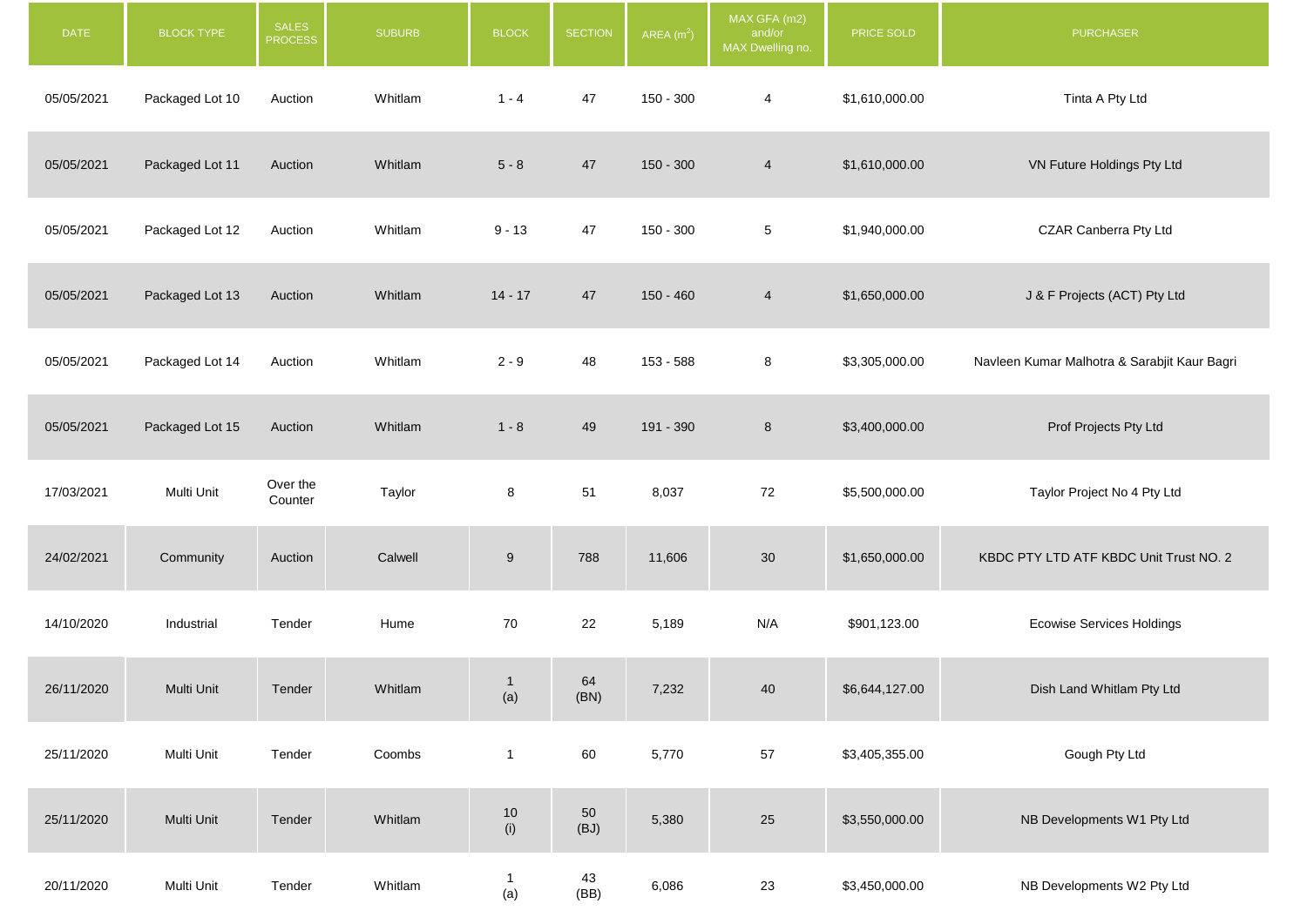| <b>DATE</b> | <b>BLOCK TYPE</b> | SALES<br><b>PROCESS</b> | <b>SUBURB</b> | <b>BLOCK</b>          | <b>SECTION</b> | AREA $(m2)$ | MAX GFA (m2)<br>and/or<br>MAX Dwelling no. | PRICE SOLD     | <b>PURCHASER</b>                                  |
|-------------|-------------------|-------------------------|---------------|-----------------------|----------------|-------------|--------------------------------------------|----------------|---------------------------------------------------|
| 20/11/2020  | Multi Unit        | Tender                  | Whitlam       | $\overline{1}$<br>(a) | 61<br>(BS)     | 5,736       | 30                                         | \$3,600,051.00 | Appravo Property Pty Ltd                          |
| 20/11/2020  | Multi Unit        | Tender                  | Whitlam       | $\mathbf{1}$<br>(a)   | 63<br>(BQ)     | 3,800       | 22                                         | \$2,860,051.00 | Appravo Property Pty Ltd                          |
| 20/11/2020  | Multi Unit        | Tender                  | Whitlam       | 14                    | 20             | 1,728       | $\sqrt{5}$                                 | \$1,120,000.00 | Maxibella Holdings Pty Ltd                        |
| 24/11/2020  | Mixed Use         | Tender                  | Whitlam       | $\mathbf{1}$<br>(g)   | 57<br>(BW)     | 5,159       | 22                                         | \$3,510,000.00 | <b>IHZ Pty Ltd</b>                                |
| 24/11/2020  | Multi Unit        | Tender                  | Whitlam       | $\overline{2}$        | 32             | 2,107       | $6\phantom{.}6$                            | \$1,446,000.00 | CDH Building Group Pty Ltd                        |
| 19/11/2020  | Multi Unit        | Tender                  | Whitlam       | $\mathbf{1}$          | 32             | 1,927       | $\overline{4}$                             | \$1,020,000.00 | Musketerrs Group Pty Ltd                          |
| 18/11/2020  | Multi Unit        | Tender                  | Taylor        | $\sqrt{7}$            | 56             | 2,648       | 14                                         | \$1,810,000.00 | Geeta Developers Pty Ltd                          |
| 18/11/2020  | Mixed Use         | Tender                  | Greenway      | $\overline{2}$        | 81             | 5,922       | 62                                         | \$4,005,000.00 | J&F Homes (ACT) No.2 Pty Ltd                      |
| 18/11/2020  | Multi Unit        | Over the<br>Counter     | Taylor        | $\mathbf{1}$          | 80             | 6,170       | 44                                         | \$3,700,000.00 | Everist Development Pty Ltd                       |
| 04/11/2020  | Multi Unit        | Tender                  | Whitlam       | 6                     | $30\,$         | 1,957       | $5\phantom{.0}$                            | \$1,090,000.00 | Zahid Mahmood                                     |
| 14/10/2020  | Industrial        | Tender                  | Hume          | 74                    | 22             | 9,854       | N/A                                        | \$1,527,525.00 | LB Business Pty Ltd ATF the Bright Property Group |
| 14/10/2020  | Industrial        | Tender                  | Hume          | 73                    | 22             | 9,670       | N/A                                        | \$1,497,692.00 | Watson Property Investments CBR Pty Ltd           |
| 08/10/2020  | Multi Unit        | Over the<br>Counter     | Taylor        | $\mathbf 1$           | 83             | 4,505       | 33                                         | \$3,100,000.00 | Horse Park Enterprises Pty Ltd                    |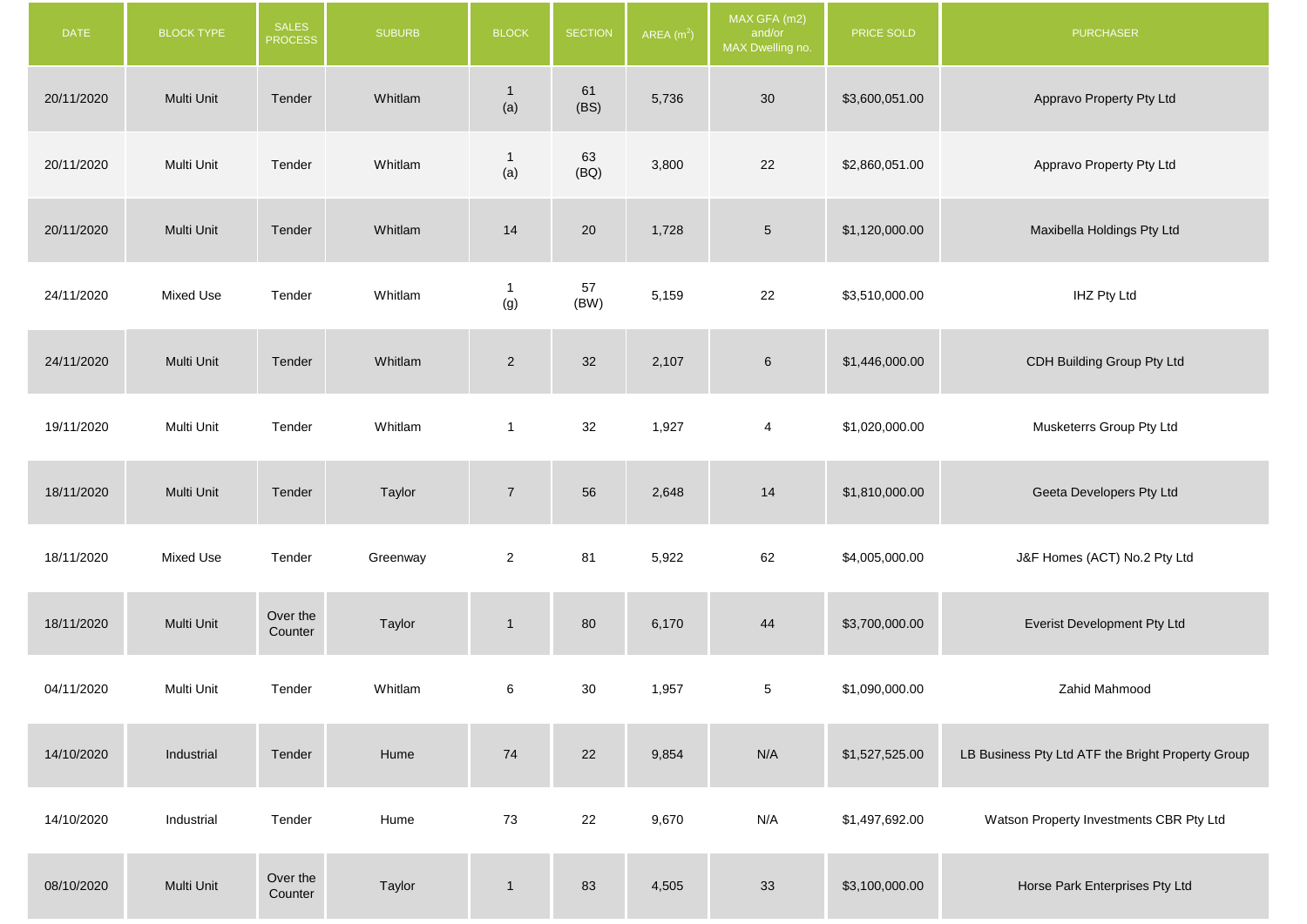| <b>DATE</b> | BLOCK TYPE | <b>SALES</b><br><b>PROCESS</b> | <b>SUBURB</b>                | <b>BLOCK</b>   | <b>SECTION</b> | AREA $(m2)$ | MAX GFA (m2)<br>and/or<br>MAX Dwelling no. | PRICE SOLD      | <b>PURCHASER</b>                                                                                     |
|-------------|------------|--------------------------------|------------------------------|----------------|----------------|-------------|--------------------------------------------|-----------------|------------------------------------------------------------------------------------------------------|
| 07/10/2020  | Multi Unit | Over the<br>Counter            | Taylor                       | $\mathbf{1}$   | 76             | 6,295       | 45                                         | \$3,800,000.00  | Taylor Projects No.3 Pty Ltd                                                                         |
| 18/09/2020  | Industrial | Tender                         | Hume                         | 69             | 22             | 7,711       | N/A                                        | \$1,188,110.00  | Kwong Family Foundation                                                                              |
| 23/09/2020  | Multi Unit | Over the<br>Counter            | Taylor                       | $\mathbf{1}$   | 78             | 4,714       | 28                                         | \$2,500,000.00  | Margulez Pty Ltd                                                                                     |
| 03/08/2020  | Multi Unit | Over the<br>Counter            | Taylor                       | $\mathbf{1}$   | $77$           | 5,945       | 43                                         | \$3,700,000.00  | Ward Development Gosford Pty Ltd                                                                     |
| 27/07/2020  | Mixed Use  | Over the<br>Counter            | Taylor                       | $\overline{2}$ | 80             | 6,727       | 57                                         | \$4,400,000.00  | ALH No.2                                                                                             |
| 21/07/2020  | Multi Unit | Over the<br>Counter            | Taylor                       | $\mathbf{1}$   | 82             | 5,988       | 35                                         | \$3,200,000.00  | Taylor Projects Pty Ltd                                                                              |
| 09/07/2020  | Mixed Use  | Over the<br>Counter            | <b>Braddon</b>               | 4              | 60             | 15,607      | 602                                        | \$28,000,000.00 | Altair No.2 Pty Ltd                                                                                  |
| 02/07/2020  | Multi Unit | Over the<br>Counter            | Phillip                      | $\overline{2}$ | 180            | 11,212      | 480                                        | \$12,500,000.00 | 180 Phillip Residential Pty Ltd as trustee for 180 Phillip<br><b>Residential Discretionary Trust</b> |
| 30/06/2020  | Community  | Over the<br>Counter            | Charnwood                    | 13             | 31             | 1,559       | N/A                                        | \$820,000.00    | Dinamic Constructions Pty Ltd                                                                        |
| 17/06/2020  | Industrial | Over the<br>Counter            | Hume                         | 10             | 21             | 32,211      | N/A                                        | \$3,800,000.00  | Couranga Pty Ltd atf Couranga Unit Trust                                                             |
| 04/05/2020  | Mixed Use  | Auction                        | <b>Gungahlin Town Centre</b> | $\overline{7}$ | 249            | 8,995       | 160                                        | \$4,400,000.00  | Dish Developments Two Pty Ltd                                                                        |
| 15/04/2020  | Core Site  | Auction                        | <b>Gungahlin Town Centre</b> | $\overline{2}$ | 11             | 16,341      | 350                                        | \$11,045,000.00 | Englobo Group Dickson Venture Pty Ltd                                                                |
| 01/04/2020  | Multi Unit | Over the<br>Counter            | Taylor                       | 9              | 114            | 4,216       | $9\,$                                      | \$1,800,000.00  | Geeta Developers Pty Ltd                                                                             |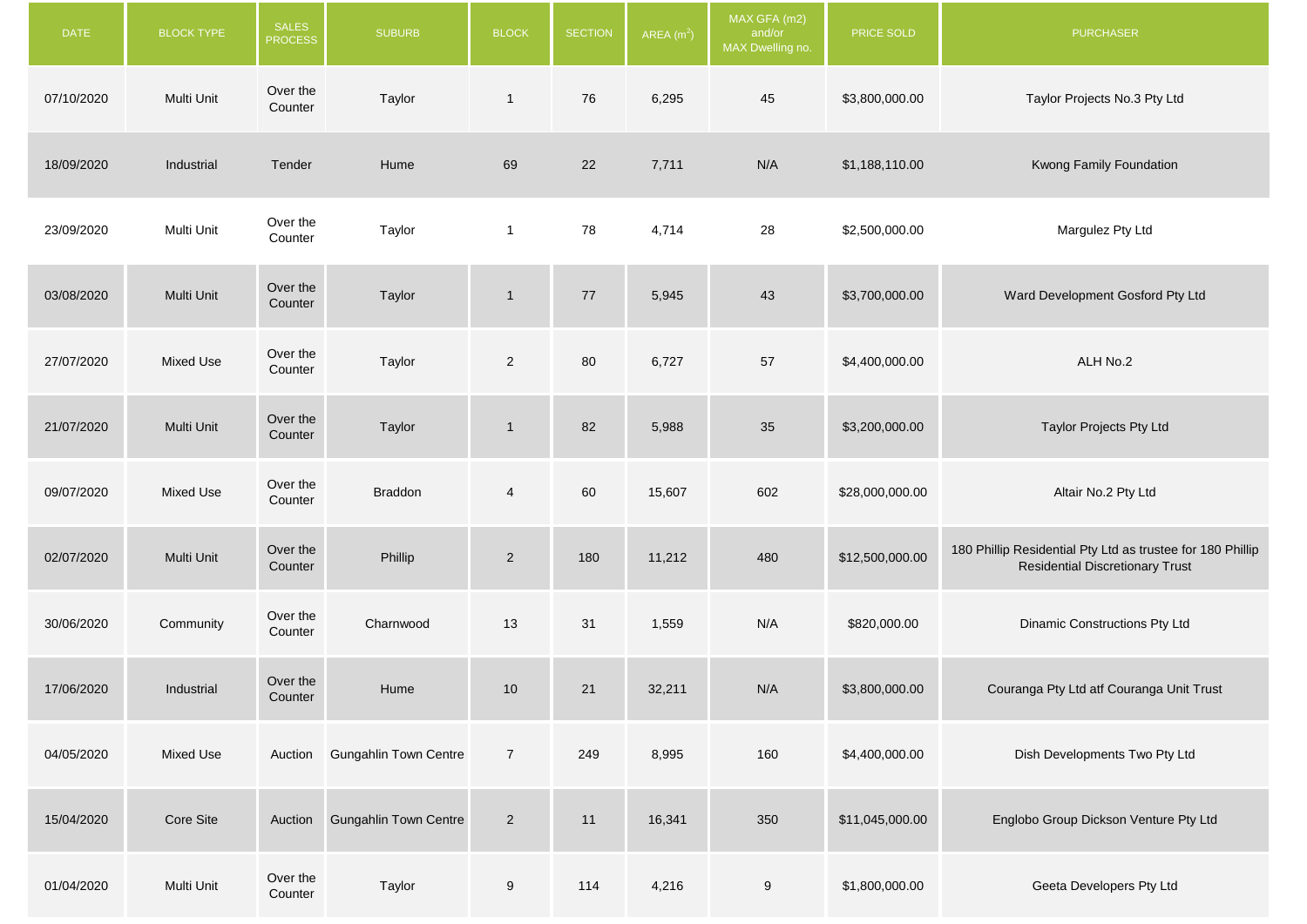| <b>DATE</b> | <b>BLOCK TYPE</b> | <b>SALES</b><br><b>PROCESS</b> | <b>SUBURB</b>                 | <b>BLOCK</b>   | <b>SECTION</b> | AREA $(m2)$ | MAX GFA (m2)<br>and/or<br>MAX Dwelling no. | PRICE SOLD     | <b>PURCHASER</b>                             |
|-------------|-------------------|--------------------------------|-------------------------------|----------------|----------------|-------------|--------------------------------------------|----------------|----------------------------------------------|
| 01/04/2020  | <b>Mixed Use</b>  | Over the<br>Counter            | <b>Gungahlin Town Centre</b>  | $\mathbf{3}$   | 248            | 5,005       | 70                                         | \$2,400,000.00 | Perkovic Group no.2 Pty Ltd                  |
| 01/04/2020  | Mixed Use         | Over the<br>Counter            | <b>Gungahlin Town Centre</b>  | $\overline{4}$ | 248            | 4,995       | 77                                         | \$2,200,000.00 | Perkovic Group no.2 Pty Ltd                  |
| 25/03/2020  | <b>Mixed Use</b>  |                                | Auction Gungahlin Town Centre | $\overline{2}$ | 229            | 11,796      | 154                                        | \$6,000,000.00 | POD Land Owner No 8 Pty Ltd                  |
| 25/03/2020  | Mixed Use         |                                | Auction Gungahlin Town Centre | $\overline{7}$ | 249            | 8,995       | 160                                        | Passed In      |                                              |
| 25/03/2020  | <b>Mixed Use</b>  |                                | Auction Gungahlin Town Centre | 3              | 248            | 5,005       | 70                                         | Passed In      |                                              |
| 25/03/2020  | <b>Mixed Use</b>  |                                | Auction Gungahlin Town Centre | 4              | 248            | 4,995       | 77                                         | Passed In      |                                              |
| 25/03/2020  | Core Site         | Auction                        | <b>Gungahlin Town Centre</b>  | $\overline{c}$ | 11             | 16,341      | 350                                        | Passed In      |                                              |
| 25/03/2020  | Multi Unit        | Auction                        | Phillip                       | $\overline{c}$ | 180            | 11,212      | 480                                        | Passed In      |                                              |
| 25/03/2020  | Multi Unit        | Auction                        | Belconnen                     | 17             | 152            | 7,125       | 550                                        | Passed In      |                                              |
| 10/02/2020  | Multi Unit        | Over the<br>Counter            | Coombs                        | $\mathbf{1}$   | 59             | 4,028       | 40                                         | \$2,200,000.00 | Coombs Projects Pty Ltd                      |
| 13/01/2020  | Multi Unit        | Over the<br>Counter            | Taylor                        | $17$           | 118            | 2,562       | 15                                         | \$1,500,000.00 | Mijoc Corporation Pty Ltd                    |
| 23/12/2019  | Multi Unit        | Over the<br>Counter            | Taylor                        | $20\,$         | 109            | 2,202       | $\overline{\mathbf{4}}$                    | \$880,000.00   | Robyn Boyd Pty Ltd ATF Robyn Boyd Unit Trust |
| 11/12/2019  | Multi Unit        | Over the<br>Counter            | Coombs                        | $\overline{2}$ | $\mathbf{3}$   | 6,179       | 69                                         | \$4,000,000.00 | GKNP Pty Ltd ATF GKNP Unit Trust             |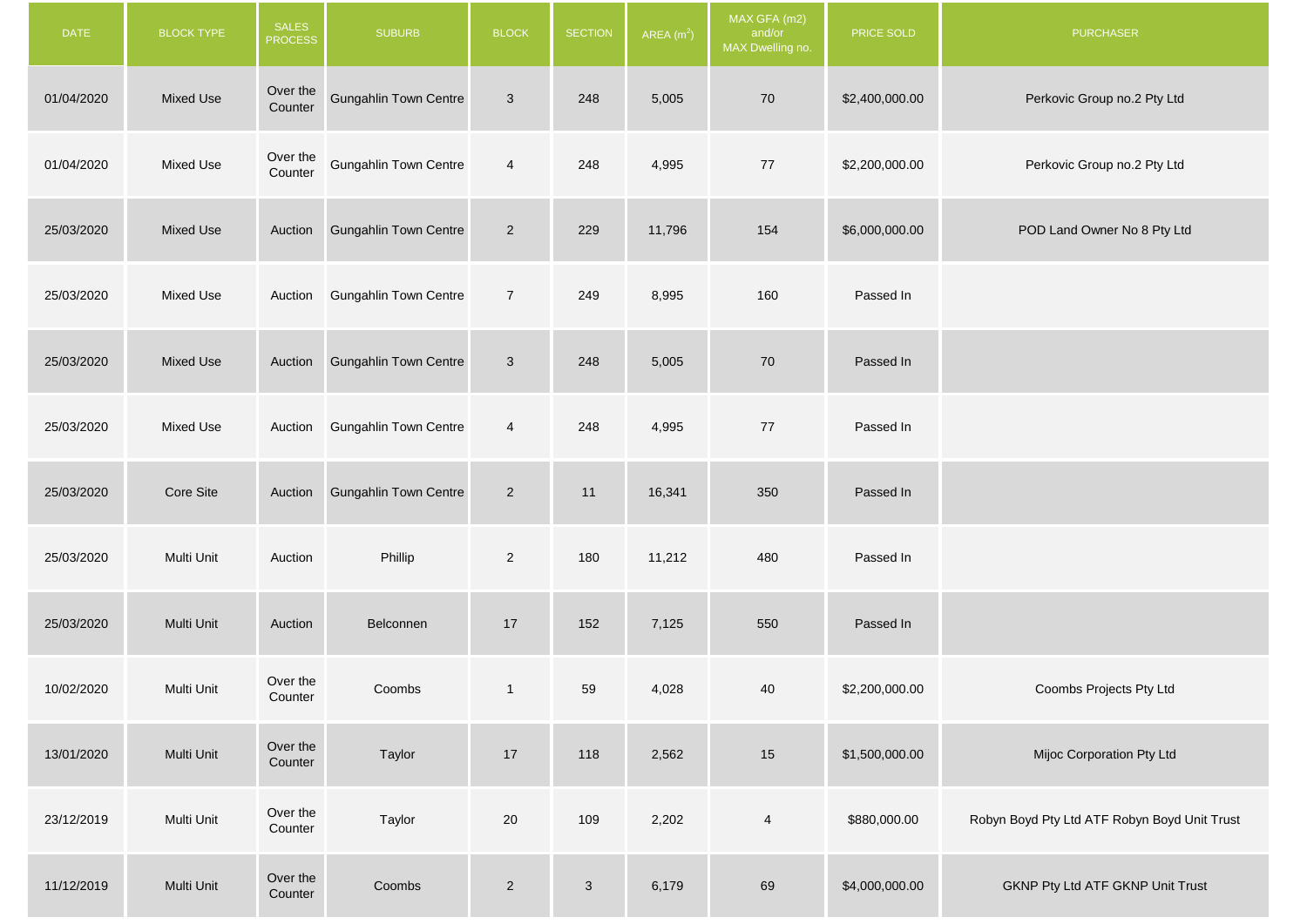| <b>DATE</b> | <b>BLOCK TYPE</b> | SALES<br><b>PROCESS</b> | <b>SUBURB</b> | <b>BLOCK</b>     | <b>SECTION</b> | AREA $(m2)$ | MAX GFA (m2)<br>and/or<br>MAX Dwelling no. | PRICE SOLD     | <b>PURCHASER</b>                               |
|-------------|-------------------|-------------------------|---------------|------------------|----------------|-------------|--------------------------------------------|----------------|------------------------------------------------|
| 13/12/2019  | Multi Unit        | Over the<br>Counter     | Taylor        | 12               | 121            | 3,464       | 20                                         | \$2,100,000.00 | Lemezina Homes No3                             |
| 18/12/2019  | Mixed Use         | Over the<br>Counter     | Coombs        | $\overline{4}$   | $\overline{2}$ | 6,582       | 69                                         | \$4,000,000.00 | Coombs 5 Pty Ltd as Trustee for Coombs 5 Trust |
| 13/12/2019  | Multi Unit        | Over the<br>Counter     | Coombs        | $\overline{2}$   | 53             | 7,449       | 74                                         | \$4,100,000.00 | Luminosity 2 Developments Pty Ltd              |
| 11/12/2019  | Multi Unit        | Auction                 | Taylor        | $17$             | 118            | 2,562       | 15                                         | Passed In      |                                                |
| 11/12/2019  | Multi Unit        | Auction                 | Taylor        | $12$             | 121            | 3,464       | $20\,$                                     | Passed In      |                                                |
| 11/12/2019  | Multi Unit        | Auction                 | Taylor        | 20               | 109            | 2,202       | $\overline{4}$                             | Passed In      |                                                |
| 11/12/2019  | Multi Unit        | Auction                 | Taylor        | $\boldsymbol{9}$ | 114            | 4,216       | $\boldsymbol{9}$                           | Passed In      |                                                |
| 11/12/2019  | Multi Unit        | Auction                 | Taylor        | $\,$ 6 $\,$      | 98             | 2,401       | $\overline{4}$                             | \$800,000.00   | Neev Pty Ltd                                   |
| 11/12/2019  | Multi Unit        | Auction                 | Taylor        | 13               | 90             | 2,578       | $\ensuremath{\mathsf{3}}$                  | \$720,000.00   | Kolak Land 2 Pty Ltd                           |
| 11/12/2019  | Multi Unit        | Auction                 | Coombs        | $\mathbf{1}$     | 59             | 4,028       | $40\,$                                     | Passed In      |                                                |
| 11/12/2019  | Multi Unit        | Auction                 | Coombs        | $\overline{2}$   | $\mathbf{3}$   | 6,179       | 69                                         | Passed In      |                                                |
| 11/12/2019  | <b>Mixed Use</b>  | Auction                 | Coombs        | $\overline{4}$   | $\overline{2}$ | 6,582       | 69                                         | Passed In      |                                                |
| 11/12/2019  | Multi Unit        | Auction                 | Coombs        | $\overline{2}$   | 53             | 7,449       | 74                                         | Passed In      |                                                |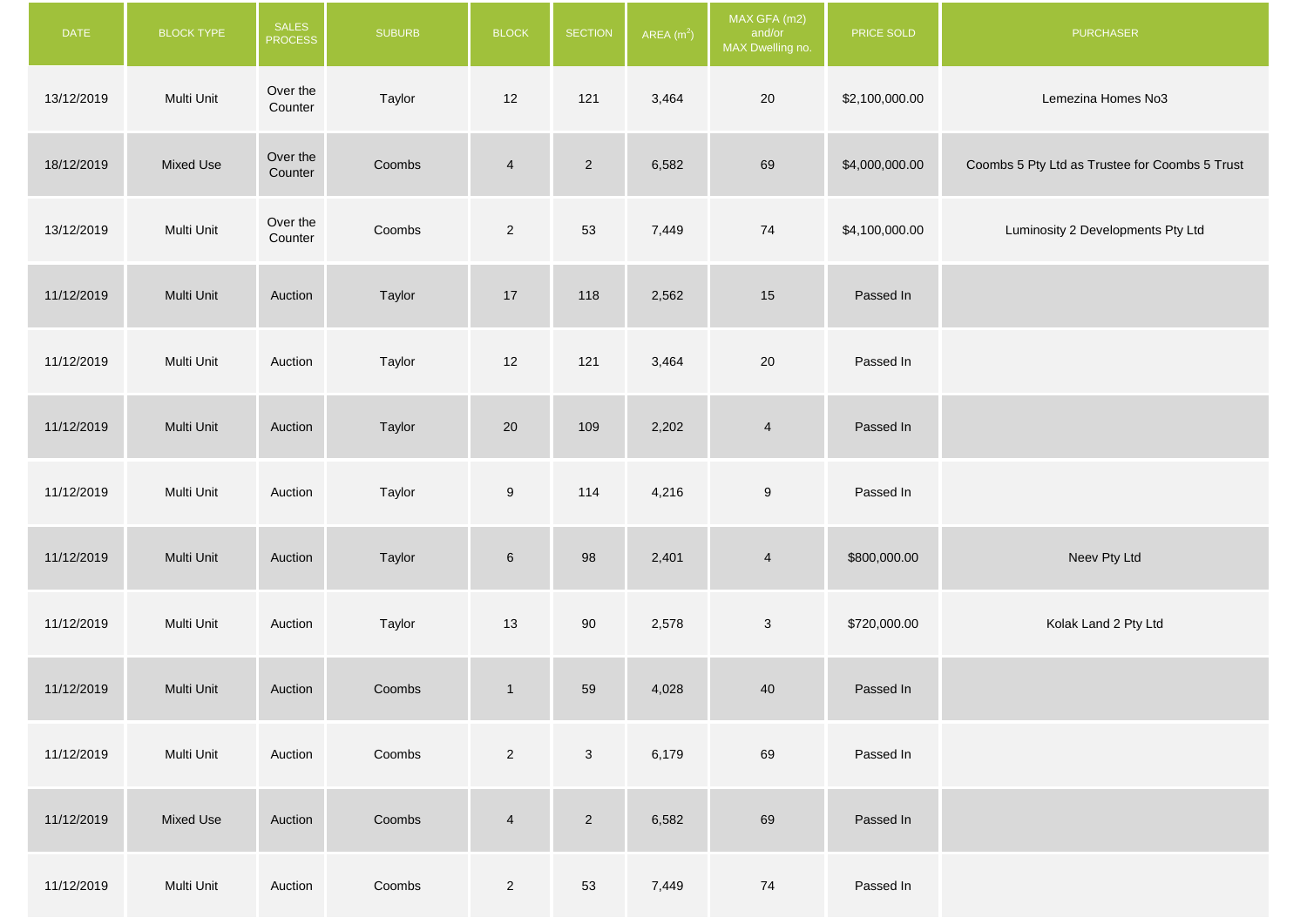| <b>DATE</b> | <b>BLOCK TYPE</b> | <b>SALES</b><br><b>PROCESS</b> | <b>SUBURB</b> | <b>BLOCK</b>   | <b>SECTION</b> | AREA(m <sup>2</sup> ) | MAX GFA (m2)<br>and/or<br>MAX Dwelling no. | PRICE SOLD      | <b>PURCHASER</b>                |
|-------------|-------------------|--------------------------------|---------------|----------------|----------------|-----------------------|--------------------------------------------|-----------------|---------------------------------|
| 11/12/2019  | Multi Unit        | Auction                        | Coombs        | $\mathbf{3}$   | 53             | 7,431                 | 74                                         | \$4,700,000.00  | RMD Projects No 7 Pty Ltd       |
| 21/06/2019  | <b>Mixed Use</b>  | Auction                        | Coombs        | $\,$ 5 $\,$    | $\overline{2}$ | 9,304                 | 100                                        | \$7,000,000.00  | 3 Property Group 18 Pty Ltd     |
| 21/06/2019  | Community         | Auction                        | Amaroo        | $\mathfrak{S}$ | 114            | 440                   | n/a                                        | \$450,000.00    | Deery Group Investments Pty Ltd |
| 19/06/2019  | Community         | Auction                        | Monash        | 14             | 56             | 10,513                | 30                                         | \$1,700,000.00  | 205 Anketell Pty Ltd            |
| 19/06/2019  | <b>Mixed Use</b>  | Auction                        | Taylor        | $\overline{c}$ | 80             | 6,727                 | $57\,$                                     | Passed In       |                                 |
| 19/06/2019  | Multi Unit        | Auction                        | Taylor        | $\mathbf{1}$   | 83             | 4,505                 | 33                                         | Passed In       |                                 |
| 19/06/2019  | Multi Unit        | Auction                        | Taylor        | $\mathbf{1}$   | 82             | 5,988                 | 35                                         | Passed In       |                                 |
| 19/06/2019  | Multi Unit        | Auction                        | Taylor        | $\mathbf{1}$   | 80             | 6,170                 | 44                                         | Passed In       |                                 |
| 19/06/2019  | Multi Unit        | Auction                        | Taylor        | $\mathbf{1}$   | 78             | 4,714                 | 28                                         | Passed In       |                                 |
| 19/06/2019  | Multi Unit        | Auction                        | Taylor        | $\mathbf{1}$   | 77             | 5,945                 | 43                                         | Passed In       |                                 |
| 19/06/2019  | Multi Unit        | Auction                        | Taylor        | $\mathbf{1}$   | 76             | 6,295                 | 45                                         | Passed In       |                                 |
| 17/04/2019  | Multi Unit        | Over the<br>Counter            | Coombs        | $\overline{4}$ | $\mathbf{3}$   | 6,179                 | 69                                         | \$4,485,000.00  | ZBD Investment Pty Ltd          |
| 29/03/2019  | Multi Unit        | Over the<br>Counter            | Lyons         | $\mathbf{1}$   | 70             | 23,289                | 492                                        | \$16,400,000.00 | AJP Projects Pty Ltd            |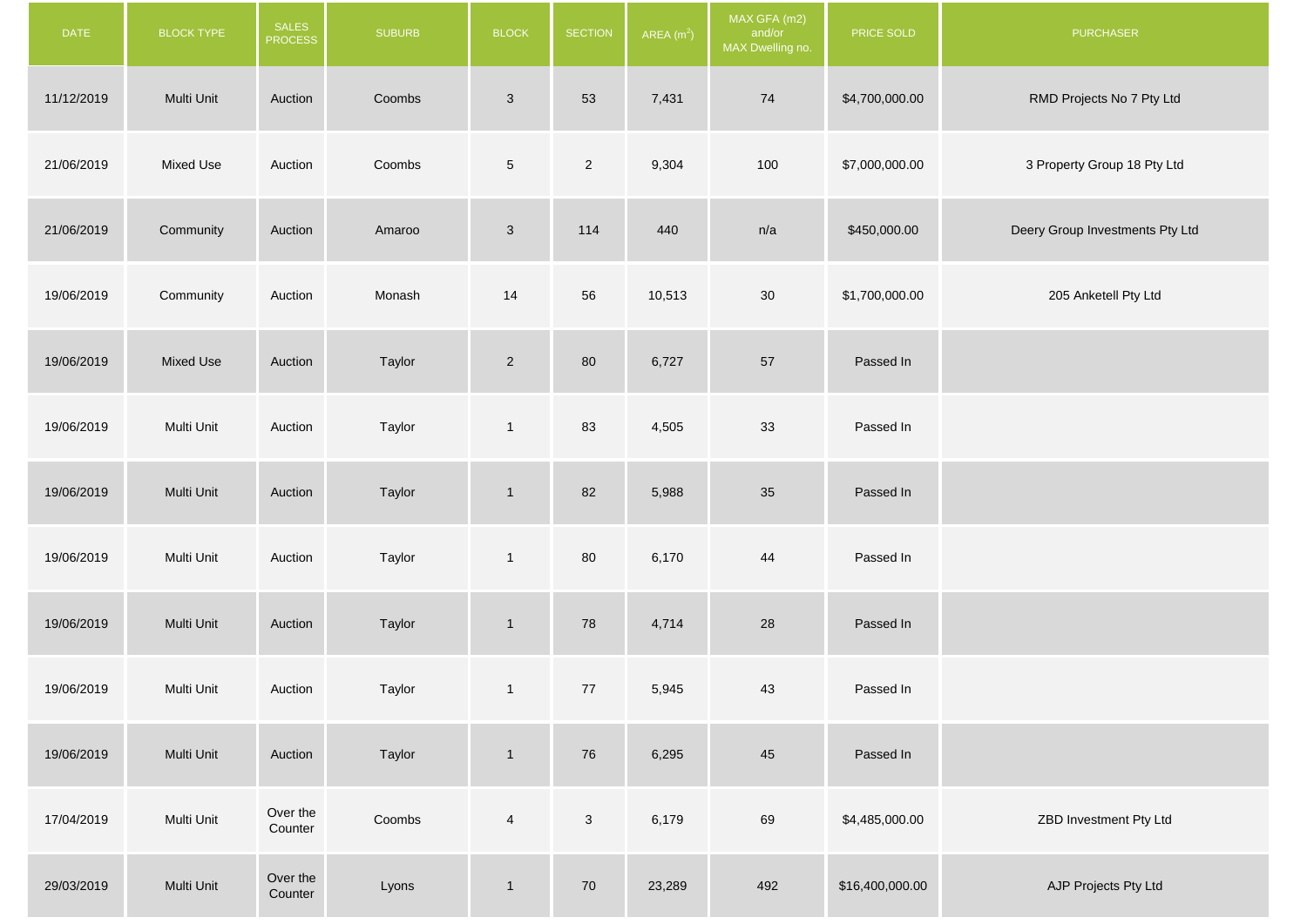| <b>DATE</b> | <b>BLOCK TYPE</b> | SALES<br><b>PROCESS</b> | <b>SUBURB</b>                 | <b>BLOCK</b>    | <b>SECTION</b> | AREA $(m2)$ | MAX GFA (m2)<br>and/or<br>MAX Dwelling no. | PRICE SOLD      | <b>PURCHASER</b>                            |
|-------------|-------------------|-------------------------|-------------------------------|-----------------|----------------|-------------|--------------------------------------------|-----------------|---------------------------------------------|
| 27/03/2019  | Multi Unit        | Auction                 | Coombs                        | $\mathbf{3}$    | $\mathbf{3}$   | 6,179       | 69                                         | \$4,600,000.00  | ZBD Investment Pty Ltd                      |
| 27/03/2019  | Multi Unit        | Auction                 | Coombs                        | $\overline{4}$  | $\mathbf{3}$   | 6,179       | 69                                         | Passed In       |                                             |
| 27/03/2019  | Mixed Use         | Auction                 | Coombs                        | $5\overline{)}$ | $\overline{2}$ | 9,304       | 100                                        | Passed In       |                                             |
| 27/03/2019  | Community         | Auction                 | Amaroo                        | $\mathbf{3}$    | 114            | 440         | n/a                                        | Passed In       |                                             |
| 27/03/2019  | Community         | Auction                 | Charnwood                     | 13              | 31             | 1,559       | n/a                                        | Passed In       |                                             |
| 20/03/2019  | Multi Unit        | Auction                 | Griffith                      | 23              | 39             | 4,514       | 100                                        | \$12,005,000.00 | BMJ Canberra Investment Corporation Pty Ltd |
| 20/03/2019  | Multi Unit        | Auction                 | Griffith                      | 24              | 39             | 12,080      | 282                                        | \$40,000,000.00 | Yeend Pty Limited                           |
| 20/03/2019  | Multi Unit        | Auction                 | Griffith                      | 25              | 39             | 3,695       | 70                                         | \$8,250,000.00  | Bisa Inner South Projects Pty Ltd           |
| 20/03/2019  | Multi Unit        | Auction                 | Griffith                      | $6\phantom{.}$  | 43             | 2,163       | 32                                         | \$3,615,000.00  | BMJ Canberra Investment Corporation Pty Ltd |
| 20/03/2019  | Multi Unit        | Auction                 | Narrabundah                   | $\mathbf{3}$    | 62             | 13,775      | 177                                        | \$20,355,000.00 | Braddon D Pty Ltd & Braddon G Pty Ltd       |
| 20/03/2019  | Multi Unit        | Auction                 | Lyons                         | $\mathbf{1}$    | 70             | 23,289      | 492                                        | Passed In       |                                             |
| 27/02/2019  | Mixed Use         | Auction                 | <b>Gungahlin Town Centre</b>  | $\overline{4}$  | 246            | 2,705       | 46                                         | \$3,750,000.00  | R & R Medical Australia PtyLtd              |
| 27/02/2019  | Mixed Use         |                         | Auction Gungahlin Town Centre | $\mathbf{3}$    | 246            | 3,035       | 58                                         | \$3,800,000.00  | Camilleri (ACT) Pty Ltd                     |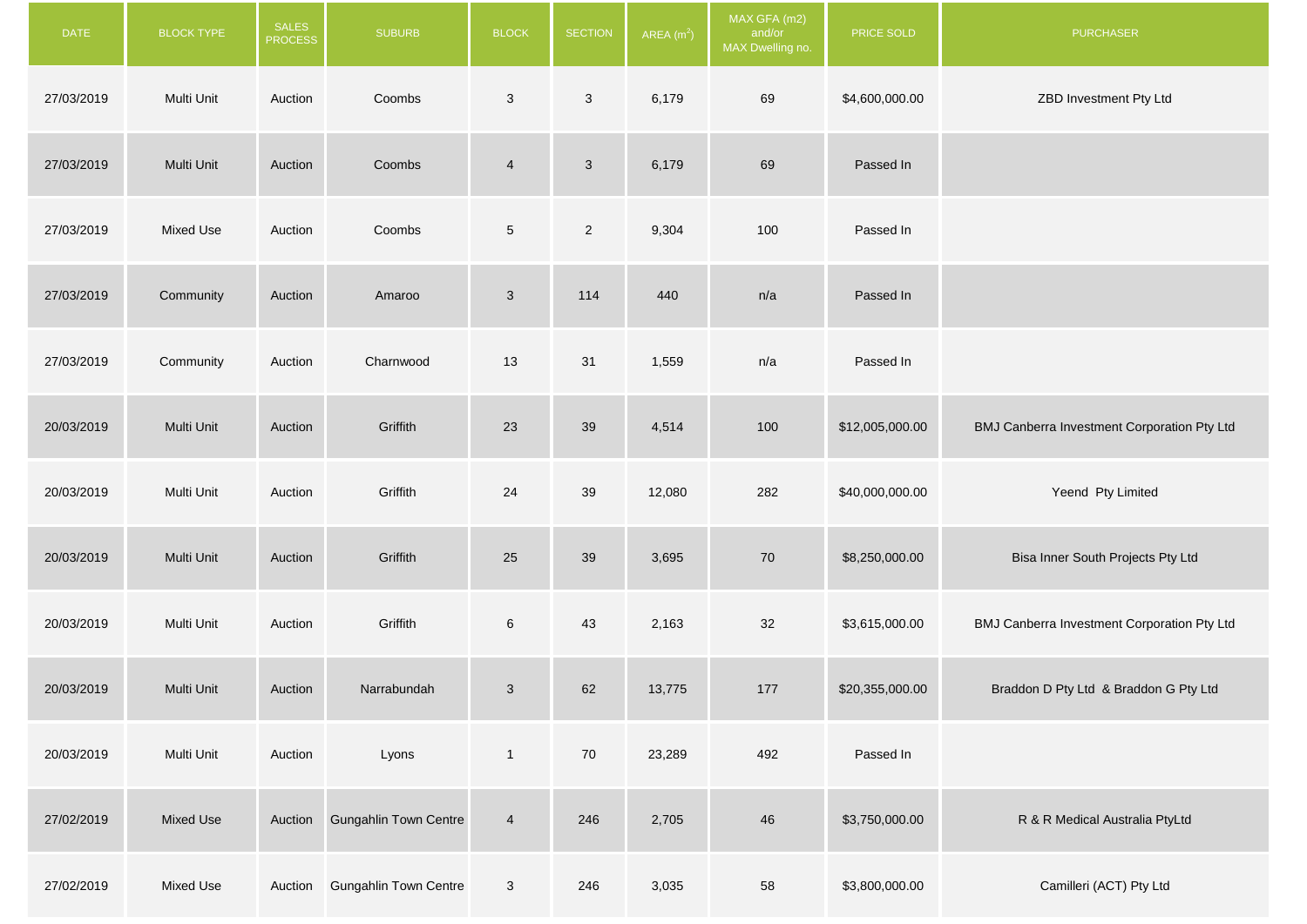| <b>DATE</b> | <b>BLOCK TYPE</b> | <b>SALES</b><br><b>PROCESS</b> | <b>SUBURB</b> | <b>BLOCK</b>   | <b>SECTION</b> | AREA $(m2)$ | MAX GFA (m2)<br>and/or<br>MAX Dwelling no. | PRICE SOLD     | <b>PURCHASER</b>                                                 |
|-------------|-------------------|--------------------------------|---------------|----------------|----------------|-------------|--------------------------------------------|----------------|------------------------------------------------------------------|
| 04/12/2018  | Multi Unit        | Over the<br>Counter            | Taylor        | $\mathbf{1}$   | 37             | 6,025       | 44                                         | \$4,400,000.00 | Dickson Node Alliance Pty Ltd                                    |
| 14/11/2018  | Packaged Lot      | Auction                        | Taylor        | 24 & 25        | 66             | various     | $\overline{2}$                             | \$577,000.00   | Dream Design Building                                            |
| 14/11/2018  | Packaged Lot      | Auction                        | Taylor        | 6 & 7          | 74             | various     | $\overline{2}$                             | \$730,000.00   | Sunny Homes ACT Pty Ltd                                          |
| 14/11/2018  | Packaged Lot      | Auction                        | Taylor        | 3 & 4          | 90             | various     | $\overline{2}$                             | \$735,000.00   | Sunny Homes ACT Pty Ltd                                          |
| 14/11/2018  | Packaged Lot      | Auction                        | Taylor        | $1$ to $5$     | 32             | various     | $\overline{5}$                             | \$1,775,000.00 | JZ Property Investments Pty Ltd                                  |
| 14/11/2018  | Packaged Lot      | Auction                        | Taylor        | 1, 1, 13       | 30 & 31        | various     | $\overline{2}$                             | \$890,000.00   | Dream Design Building                                            |
| 15/10/2018  | Industrial        | Over the<br>Counter            | Hume          | 87             | 22             | 9,190       | N/A                                        | \$1,190,000.00 | <b>Balco Developments Pty Ltd</b>                                |
| 12/10/2018  | Multi Unit        | Auction                        | Coombs        | 19             | 54             | 2,032       | $\overline{4}$                             | \$1,100,000.00 | Bright Beginnings Consulting Pty Ltd/ DMD Investments<br>Pty Ltd |
| 26/09/2018  | Multi Unit        | Auction                        | Coombs        | $\mathbf{1}$   | 56             | 4,612       | $\,6\,$                                    | \$2,100,000.00 | Dickson Node Alliance Pty Ltd                                    |
| 26/09/2018  | Multi Unit        | Auction                        | Wright        | $\mathbf{1}$   | 64             | 3,197       | 31                                         | \$2,450,000.00 | YG Investments Pty Ltd                                           |
| 26/09/2018  | Multi Unit        | Auction                        | Wright        | $\overline{2}$ | 64             | 3,167       | 31                                         | \$2,490,000.00 | Smart Home Creations MU Pty Ltd                                  |
| 26/09/2018  | Multi Unit        | Auction                        | Wright        | $\mathbf{3}$   | 64             | 4,498       | 44                                         | \$3,500,000.00 | PJ Property 1 Pty Ltd                                            |
| 26/09/2018  | Multi Unit        | Auction                        | Coombs        | $\mathbf{1}$   | 11             | 9,831       | 98                                         | \$7,060,000.00 | Pelle Homes Pty Ltd                                              |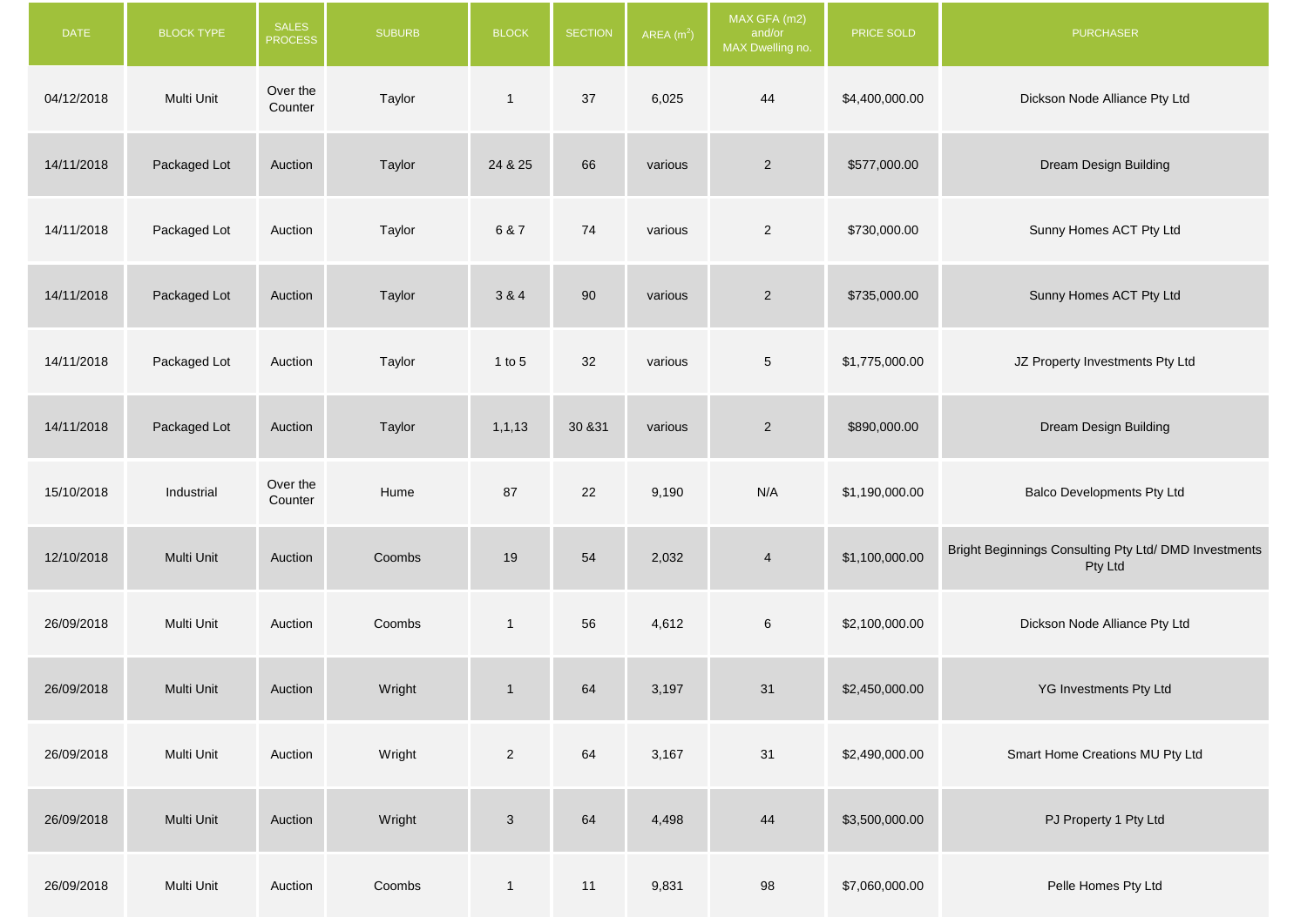| <b>DATE</b> | <b>BLOCK TYPE</b> | SALES<br><b>PROCESS</b> | <b>SUBURB</b> | <b>BLOCK</b>    | <b>SECTION</b> | AREA $(m2)$ | MAX GFA (m2)<br>and/or<br>MAX Dwelling no. | PRICE SOLD     | <b>PURCHASER</b>                      |
|-------------|-------------------|-------------------------|---------------|-----------------|----------------|-------------|--------------------------------------------|----------------|---------------------------------------|
| 15/08/2018  | Multi Unit        | Auction                 | Moncrieff     | $\overline{2}$  | 29             | 5,717       | $36\,$                                     | \$4,050,000.00 | Canberra Future Property Pty LTd      |
| 15/08/2018  | Multi Unit        | Auction                 | Taylor        | 11              | 20             | 2,290       | $\,$ 5 $\,$                                | \$1,125,000.00 | Volume Building Solutions Pty Ltd     |
| 15/08/2018  | Multi Unit        | Auction                 | Taylor        | 11              | 33             | 3,053       | $\,6$                                      | \$1,400,000.00 | ALN Group Pty Ltd                     |
| 15/08/2018  | Multi Unit        | Auction                 | Taylor        | 14              | 74             | 3,349       | $\overline{7}$                             | \$1,670,000.00 | Contempo Residential Projects Pty Ltd |
| 15/08/2018  | Multi Unit        | Auction                 | Taylor        | $\overline{2}$  | 55             | 2,385       | 10                                         | \$1,500,000.00 | ARA Lima Pty Ltd                      |
| 15/08/2018  | Multi Unit        | Auction                 | Taylor        | $\mathbf{1}$    | 73             | 7,993       | 43                                         | \$5,800,000.00 | JTK Property Taylor Pty Ltd           |
| 20/06/2018  | Multi unit        | Auction                 | Taylor        | $5\phantom{.0}$ | 56             | 2,404       | 14                                         | \$2,010,000.00 | Justar No.2 Property Group Pty Ltd    |
| 20/06/2018  | Multi unit        | Auction                 | Taylor        | $\,6\,$         | 56             | 3,480       | 15                                         | \$2,250,000.00 | Justar No.2 Property Group Pty Ltd    |
| 20/06/2018  | Multi unit        | Auction                 | Taylor        | $\overline{7}$  | 56             | 2,648       | 14                                         | \$1,850,000.00 | Antlea Developments Pty Ltd           |
| 20/06/2018  | Multi unit        | Auction                 | Taylor        | 8               | 51             | 8,037       | 72                                         | \$6,600,000.00 | POD Land Owner No 7 Pty Ltd           |
| 20/06/2018  | Multi unit        | Auction                 | Taylor        | $\overline{1}$  | 63             | 5,845       | 43                                         | \$4,550,000.00 | RMD Projects No 6 Pty Ltd             |
| 20/06/2018  | Multi unit        | Auction                 | Taylor        | $\overline{2}$  | 63             | 8,073       | 58                                         | \$6,300,000.00 | Coda Property Group Holdings Pty Ltd  |
| 10/05/2018  | Packaged Lot      | Auction                 | Moncrieff     | $1 - 6$         | 68             | various     | $\,6\,$                                    | \$1,250,000.00 | <b>LIMB Pty Ltd</b>                   |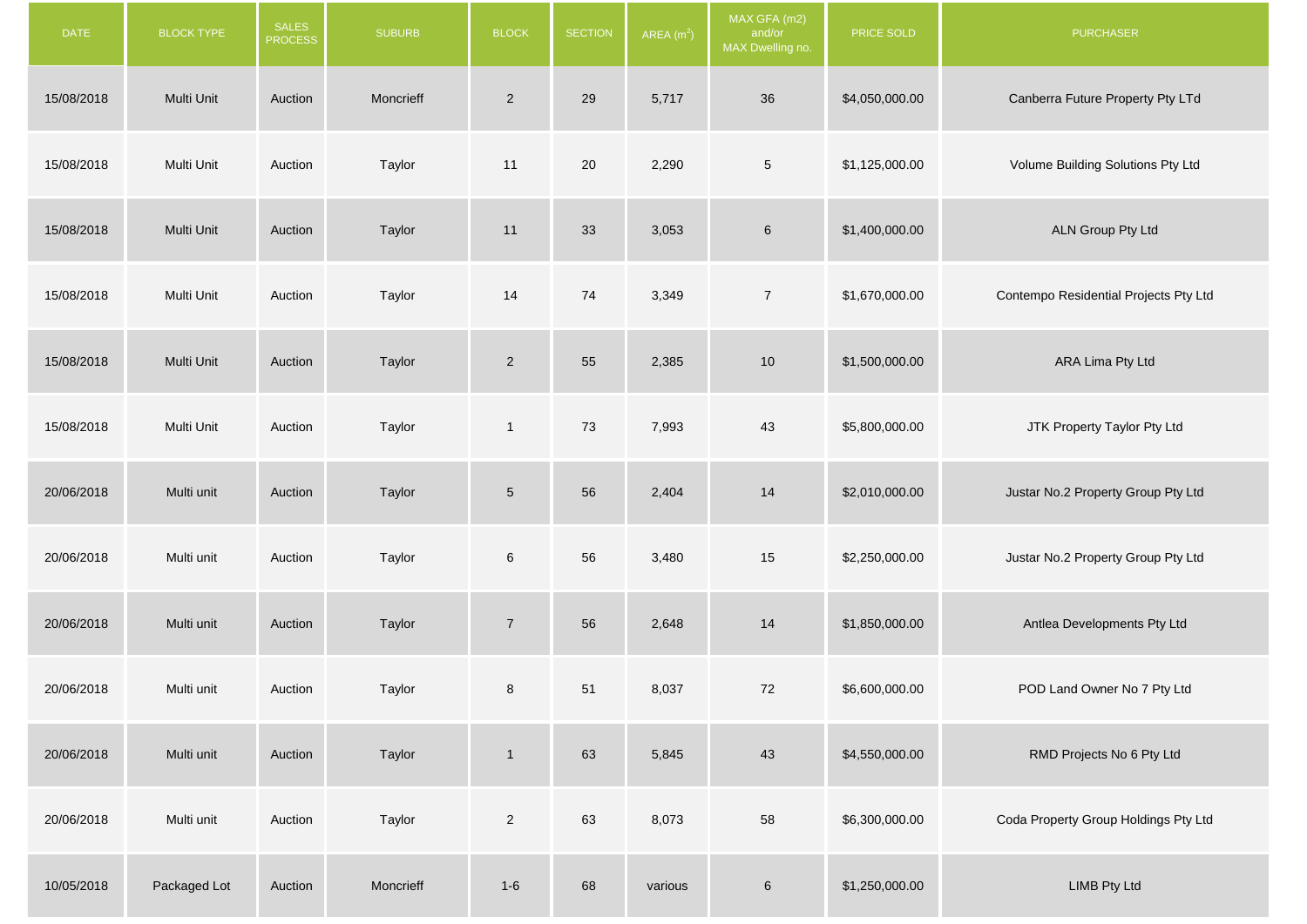| <b>DATE</b> | BLOCK TYPE | SALES<br><b>PROCESS</b> | <b>SUBURB</b> | <b>BLOCK</b>   | <b>SECTION</b> | AREA $(m2)$ | MAX GFA (m2)<br>and/or<br>MAX Dwelling no. | PRICE SOLD     | <b>PURCHASER</b>                      |
|-------------|------------|-------------------------|---------------|----------------|----------------|-------------|--------------------------------------------|----------------|---------------------------------------|
| 01/05/2018  | Multi Unit | Auction                 | Greenway      | $\mathbf{1}$   | 81             | 4,797       | 52                                         | \$3,600,000.00 | J & F Projects (ACT) No. 2 Pty Ltd    |
| 26/04/2018  | Multi Unit | Auction                 | Greenway      | $\overline{2}$ | 81             | 5,922       | 62                                         | \$4,450,000.00 | Vamos Holdings Pty Ltd                |
| 20/04/2018  | Multi Unit | Auction                 | Coombs        | $\mathbf{1}$   | 53             | 2,446       | 24                                         | \$1,920,000.00 | Cubit Projects Pty Ltd                |
| 20/04/2018  | Multi Unit | Auction                 | Greenway      | $\overline{2}$ | 80             | 6,000       | 65                                         | \$4,500,000.00 | United Investment Group (ACT) Pty Ltd |
| 18/04/2018  | Multi Unit | Auction                 | Coombs        | $\mathbf{3}$   | 59             | 4,081       | 40                                         | \$3,200,000.00 | Land Owner 2 Pty Ltd                  |
| 18/04/2018  | Multi Unit | Auction                 | Coombs        | $\overline{2}$ | 59             | 3,792       | 37                                         | \$2,920,000.00 | RMD Projects No 5 Pty Ltd             |
| 18/04/2018  | Multi Unit | Auction                 | Wright        | $\overline{4}$ | 64             | 10,750      | 107                                        | \$7,100,000.00 | 3 Property Group 16 Pty Ltd           |
| 28/03/2018  | Community  | Auction                 | Red Hill      | 26             | 14             | 1,991       | N/A                                        | \$1,800,000.00 | 3 Property Group 15 Pty Ltd           |
| 28/02/2018  | Multi Unit | Auction                 | Coombs        | $\mathbf{3}$   | $12$           | 4,107       | 44                                         | \$3,350,000.00 | Zapari Property Coombs Pty Ltd        |
| 28/02/2018  | Multi Unit | Auction                 | Taylor        | 10             | 33             | 1,527       | $\ensuremath{\mathsf{3}}$                  | \$743,000.00   | <b>ACT Prime Pty Ltd</b>              |
| 28/02/2018  | Multi Unit | Auction                 | Taylor        | $\mathbf{1}$   | 38             | 7,667       | 55                                         | \$5,700,000.00 | D&M Pty Ltd                           |
| 28/02/2018  | Multi Unit | Auction                 | Taylor        | 10             | 39             | 4,742       | $12$                                       | \$2,150,000.00 | Strika Homes P/L                      |
| 28/02/2018  | Multi Unit | Auction                 | Greenway      | $\mathbf{3}$   | 28             | 5,752       | 48                                         | \$4,600,000.00 | ALH No1 Pty Limited                   |